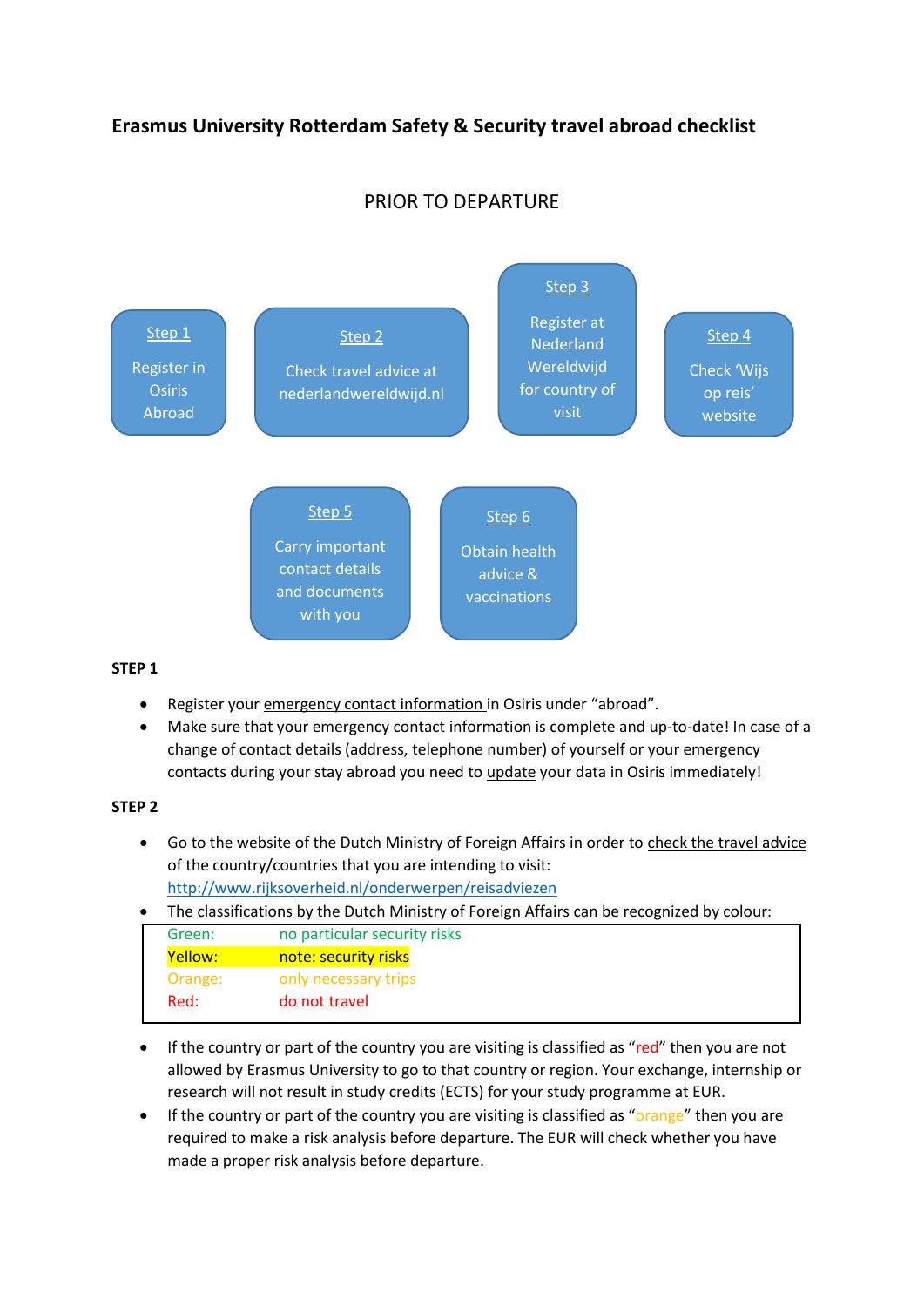- **If the country or part of the country you are visiting is classified as "yellow"** then we advise you to make a risk analysis before departure. Though it is not obligatory to make a risk analysis, we urgently recommend you to do so.
- If you are a national of another country than the Netherlands, then also check the travel advice of your own country. The website<http://ec.europa.eu/consularprotection> offers an overview of travel advices of the ministries of foreign affairs of all EU countries (not very user-friendly). For the US please visit: <http://travel.state.gov/content/passports/english/country.html>
- Download the Travel Advice App of the Dutch Ministry of Foreign Affairs to easily receive updates and access contact details of Dutch embassies/consulates during your stay abroad: <http://www.rijksoverheid.nl/onderwerpen/reisadviezen/reisadvies-app>

## **STEP 3**

- All Dutch students, EU students and non-EU students with a valid residence permit **to stay in the Netherlands** must register at Nederland Wereldwijd, the online registration system of the Dutch Ministry of Foreign Affairs: [https://informatieservice.nederlandwereldwijd.nl/.](https://informatieservice.nederlandwereldwijd.nl/) This is to ensure that the *Dutch* embassy/consulate in the country you are visiting, is aware of your presence.
- All other students must register *at their own* Embassy/Consulate in the country they are visiting.
- For contact details of Dutch Embassies and Consulates abroad please check: <http://www.government.nl/issues/embassies-consulates-and-other-representations>
- If you change your address and/or your telephone number you must always inform all parties concerned (EUR via Osiris, the Embassy and your family/friends)

## **STEP 4**

 Check the "Wijs op reis" website of the Dutch ministry of Foreign Affairs for important information and advice to prepare for your stay abroad: <http://www.rijksoverheid.nl/onderwerpen/wijs-op-reis>

## **STEP 5**

- Fill in and print the emergency details of the card "wherever you go" and carry it with you at all times!
- Put the local emergency number and EUR emergency number also in your mobile phone
- Scan important documents: make a scan of all your important papers such as your passport, tickets, health insurance card, travel insurance, credit card and debit card (plus the telephone numbers for blocking your cards if required) and send them to your email address as attachment.

## **STEP 6**

- Obtain health advice & vaccinations at your local GGD at least 2 months before departure. The GGD provides advice on matters such as preventative measures, vaccinations and antimalarial medication. For GGD Rotterdam, please visi[t http://www.ggdrotterdamrijnmond.nl/](http://www.ggdrotterdamrijnmond.nl/)
- For general travel advice regarding health and vaccinations you can go t[o www.lcr.nl](http://www.lcr.nl/) (in Dutch) o[r www.nathnac.org](http://www.nathnac.org/) (in English)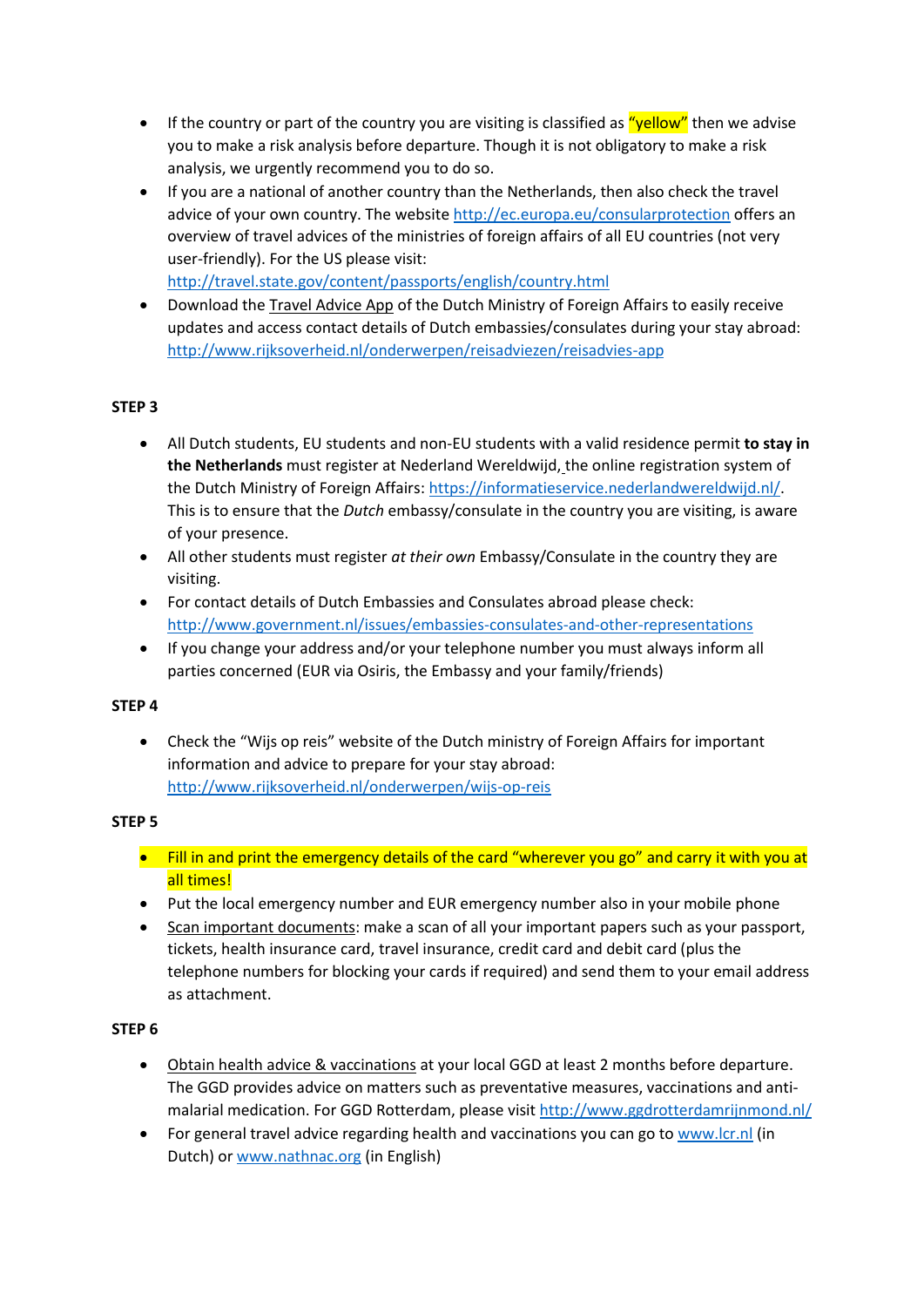# IN COUNTRY



## **STEP 1**

• In all your actions please remember that you are representing Erasmus University Rotterdam and that you are not permitted to engage in activities that could damage the reputation of Erasmus University Rotterdam

## **STEP 2**

- Stay informed of the security situation in the country where you are staying.
- $\bullet$  If you have installed the Nederland Wereldwijd "[24/7 BZ app](https://www.nederlandwereldwijd.nl/)" then you can register for notifications in case of changes in the travel advice for your country/region: [http://www.rijksoverheid.nl/onderwerpen/reisadviezen/reisadvies-app.](http://www.rijksoverheid.nl/onderwerpen/reisadviezen/reisadvies-app) Otherwise, please regularly check the travel advice on the website of the Dutch Ministry of Foreign Affairs [\(http://www.rijksoverheid.nl/onderwerpen/reisadviezen\)](http://www.rijksoverheid.nl/onderwerpen/reisadviezen) or the website of the Dutch embassy/consulate in the country you are visiting whether there are changes in the advice.

#### **STEP 3**

 Check whether the host institution has a policy in place for their students/employees regarding safety & security procedures and emergency measures. You need to familiarize yourself with these procedures and measures and comply with the security policy and instructions issued by the host institution and/or EUR!

#### **STEP 4**

 Ensure that your contact details, especially your local phone number, are always up-to-date in Osiris abroad and at [Nederland Wereldwijd.](https://informatieservice.nederlandwereldwijd.nl/) This allows us to reach you in case of emergencies.